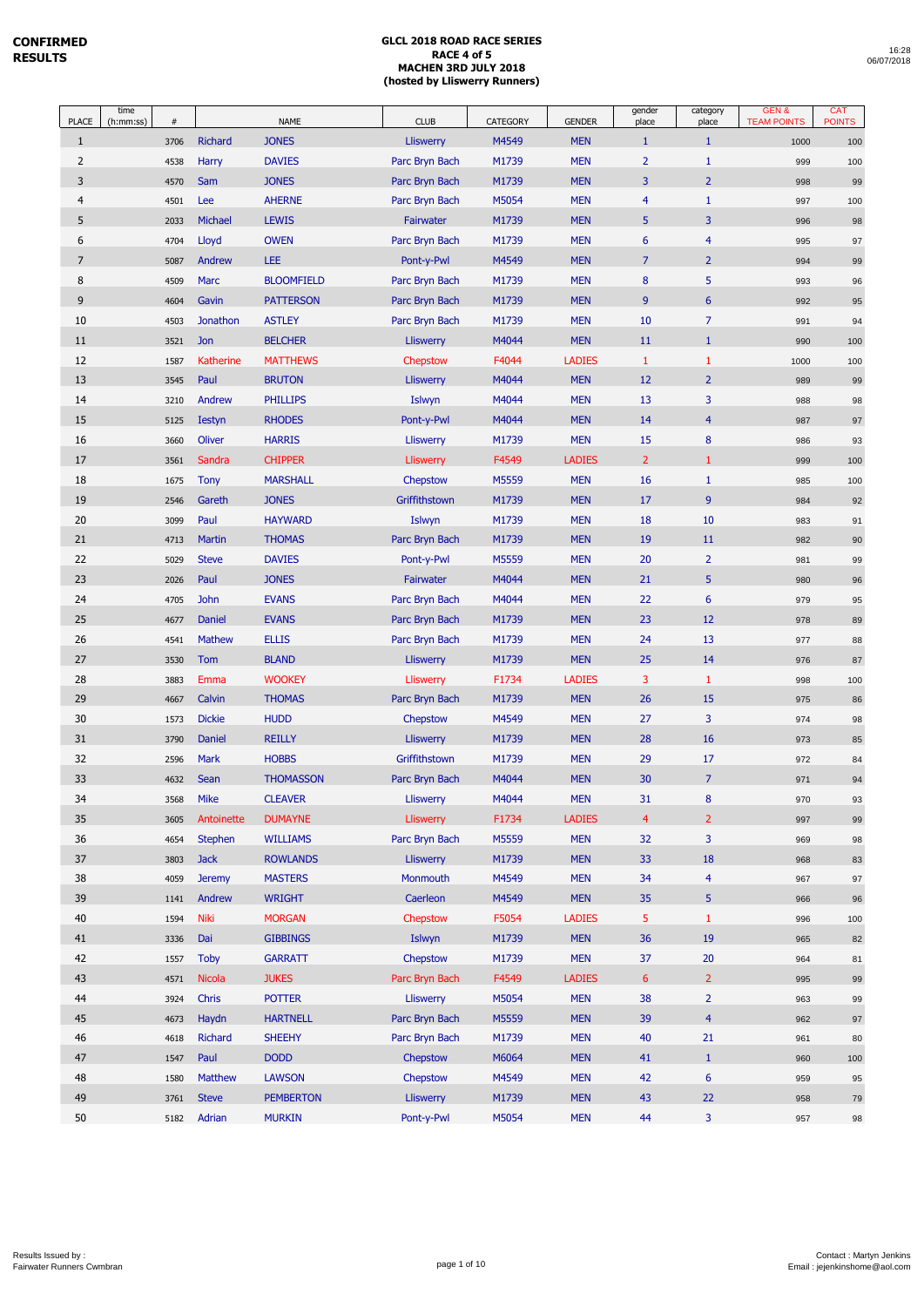| PLACE | time<br>(h:mm:ss)<br>$\#$ |      |                | <b>NAME</b>      | <b>CLUB</b>      | CATEGORY | <b>GENDER</b> | gender<br>place | category<br>place | GEN&<br><b>TEAM POINTS</b> | <b>CAT</b><br><b>POINTS</b> |
|-------|---------------------------|------|----------------|------------------|------------------|----------|---------------|-----------------|-------------------|----------------------------|-----------------------------|
| 51    | 2533                      |      | Gerard         | <b>GORMLEY</b>   | Griffithstown    | M5054    | <b>MEN</b>    | 45              | $\overline{4}$    | 956                        | 97                          |
| 52    | 3717                      |      | <b>Daniel</b>  | LANE             | Lliswerry        | M4044    | <b>MEN</b>    | 46              | 9                 | 955                        | 92                          |
| 53    | 1086                      |      | Matthew        | <b>MULCAHY</b>   | Caerleon         | M4549    | <b>MEN</b>    | 47              | $\overline{7}$    | 954                        | 94                          |
| 54    | 5187                      |      | Craig          | <b>HOPKINS</b>   | Pont-y-Pwl       | M4044    | <b>MEN</b>    | 48              | 10                | 953                        | 91                          |
| 55    | 3149                      |      | <b>Steve</b>   | <b>LANE</b>      | Islwyn           | M4549    | <b>MEN</b>    | 49              | $\bf 8$           | 952                        | 93                          |
| 56    | 2571                      |      | Jonathan       | <b>SLICZNY</b>   | Griffithstown    | M1739    | <b>MEN</b>    | 50              | 23                | 951                        | 78                          |
| 57    | 4557                      |      | <b>Jamie</b>   | <b>HOWELLS</b>   | Parc Bryn Bach   | M1739    | <b>MEN</b>    | 51              | 24                | 950                        | $77$                        |
| 58    | 1519                      |      | <b>James</b>   | <b>BOYLE</b>     | Chepstow         | M5054    | <b>MEN</b>    | 52              | 5                 | 949                        | 96                          |
| 59    | 3168                      |      | Dewi           | <b>LLOYD</b>     | Islwyn           | M1739    | <b>MEN</b>    | 53              | 25                | 948                        | 76                          |
| 60    | 4573                      |      | Ian            | <b>KENT</b>      | Parc Bryn Bach   | M1739    | <b>MEN</b>    | 54              | 26                | 947                        | 75                          |
| 61    | 3573                      |      | Lloyd          | <b>COTTRELL</b>  | <b>Lliswerry</b> | M1739    | <b>MEN</b>    | 55              | 27                | 946                        | 74                          |
| 62    | 5089                      |      | Harri          | <b>LIKE</b>      | Pont-y-Pwl       | F1734    | <b>LADIES</b> | $\overline{7}$  | 3                 | 994                        | 98                          |
| 63    | 3570                      |      | <b>Nicky</b>   | <b>COLLIN</b>    | Lliswerry        | F1734    | <b>LADIES</b> | 8               | $\overline{4}$    | 993                        | $97\,$                      |
| 64    | 3515                      |      | Richard        | <b>BASHAM</b>    | Lliswerry        | M4549    | <b>MEN</b>    | 56              | 9                 | 945                        | 92                          |
| 65    | 3788                      |      | <b>Nick</b>    | <b>REES</b>      | <b>Lliswerry</b> | M5559    | <b>MEN</b>    | 57              | 5                 | 944                        | 96                          |
| 66    | 5082                      |      | Ieuan          | <b>KINGSTON</b>  | Pont-y-Pwl       | M1739    | <b>MEN</b>    | 58              | 28                | 943                        | 73                          |
| 67    | 1060                      |      | Philip         | <b>HYATT</b>     | Caerleon         | M5559    | <b>MEN</b>    | 59              | $6\phantom{a}$    | 942                        | 95                          |
| 68    | 1676                      |      | Chris          | <b>GOODWIN</b>   | Chepstow         | M4044    | <b>MEN</b>    | 60              | 11                | 941                        | 90                          |
| 69    | 3889                      |      | Gavin          | <b>PERKINS</b>   | Lliswerry        | M1739    | <b>MEN</b>    | 61              | 29                | 940                        | $72\,$                      |
| 70    | 4617                      |      | Ethan          | <b>SAYCE</b>     | Parc Bryn Bach   | M1739    | <b>MEN</b>    | 62              | 30                | 939                        | 71                          |
| 71    | 2074                      |      | Chris          | <b>O'BRIEN</b>   | Fairwater        | M4044    | <b>MEN</b>    | 63              | 12                | 938                        | 89                          |
| 72    | 4700                      |      | <b>Nick</b>    | <b>CHARD</b>     | Parc Bryn Bach   | M4044    | <b>MEN</b>    | 64              | 13                | 937                        | 88                          |
| 73    | 1135                      |      | Jade           | <b>WAKLEY</b>    | Caerleon         | F1734    | <b>LADIES</b> | 9               | 5                 | 992                        | 96                          |
| 74    | 2073                      |      | David          | <b>STANDING</b>  | Fairwater        | M1739    | <b>MEN</b>    | 65              | 31                | 936                        | 70                          |
| 75    | 1642                      |      | <b>Mark</b>    | <b>BURBIDGE</b>  | Chepstow         | M1739    | <b>MEN</b>    | 66              | 32                | 935                        | 69                          |
| 76    | 5028                      |      | Gareth         | <b>DAVIES</b>    | Pont-y-Pwl       | M1739    | <b>MEN</b>    | 67              | 33                | 934                        | 68                          |
| 77    | 4028                      |      | <b>Brian</b>   | <b>EVANS</b>     | Monmouth         | M4549    | <b>MEN</b>    | 68              | 10                | 933                        | 91                          |
| 78    | 3134                      |      | <b>Martin</b>  | <b>JONES</b>     | Islwyn           | M4044    | <b>MEN</b>    | 69              | 14                | 932                        | 87                          |
| 79    | 1602                      |      | <b>Stephen</b> | <b>OWEN</b>      | Chepstow         | M6569    | <b>MEN</b>    | 70              | $\mathbf{1}$      | 931                        | 100                         |
| 80    | 3661                      |      | Paul           | <b>HARRIS</b>    | <b>Lliswerry</b> | M5054    | <b>MEN</b>    | 71              | 6                 | 930                        | 95                          |
| 81    | 4516                      |      | <b>Stephen</b> | <b>CARTER</b>    | Parc Bryn Bach   | M4549    | <b>MEN</b>    | 72              | 11                | 929                        | 90                          |
| 82    | 3899                      |      | Dan            | <b>REES</b>      | <b>Lliswerry</b> | M1739    | <b>MEN</b>    | 73              | 34                | 928                        | 67                          |
| 83    | 4026                      |      | Mark           | <b>DUNN</b>      | Monmouth         | M5054    | <b>MEN</b>    | 74              | $\overline{7}$    | 927                        | 94                          |
| 84    |                           | 4714 | Carl           | <b>AUSTIN</b>    | Parc Bryn Bach   | M1739    | <b>MEN</b>    | 75              | 35                | 926                        | 66                          |
| 85    | 4507                      |      | <b>Neil</b>    | <b>BEYNON</b>    | Parc Bryn Bach   | M4549    | <b>MEN</b>    | 76              | 12                | 925                        | 89                          |
| 86    | 2579                      |      | Shaun          | <b>STYLES</b>    | Griffithstown    | M1739    | <b>MEN</b>    | 77              | 36                | 924                        | 65                          |
| 87    | 1100                      |      | <b>Jason</b>   | <b>PRITCHARD</b> | Caerleon         | M4044    | <b>MEN</b>    | 78              | 15                | 923                        | 86                          |
| 88    | 3290                      |      | Kim            | <b>WEHDEN</b>    | Islwyn           | M5559    | <b>MEN</b>    | 79              | $\overline{7}$    | 922                        | 94                          |
| 89    | 3211                      |      | <b>Steven</b>  | <b>PHILLIPS</b>  | Islwyn           | M4044    | <b>MEN</b>    | 80              | 16                | 921                        | 85                          |
| 90    | 5153                      |      | Dimitri        | <b>VORRES</b>    | Pont-y-Pwl       | M5559    | <b>MEN</b>    | 81              | 8                 | 920                        | 93                          |
| 91    | 4681                      |      | Huw            | <b>STEADMAN</b>  | Parc Bryn Bach   | M4549    | <b>MEN</b>    | 82              | 13                | 919                        | 88                          |
| 92    | 3719                      |      | Sarah          | <b>LAUDER</b>    | <b>Lliswerry</b> | F3539    | <b>LADIES</b> | 10              | $\mathbf{1}$      | 991                        | 100                         |
| 93    | 5046                      |      | Lubica         | <b>FORD</b>      | Pont-y-Pwl       | F1734    | <b>LADIES</b> | 11              | $6\phantom{1}$    | 990                        | 95                          |
| 94    | 1035                      |      | <b>Kevin</b>   | <b>DUPE</b>      | Caerleon         | M5054    | <b>MEN</b>    | 83              | 8                 | 918                        | 93                          |
| 95    | 3852                      |      | <b>Bob</b>     | <b>WATSON</b>    | <b>Lliswerry</b> | M4549    | <b>MEN</b>    | 84              | 14                | 917                        | $87\,$                      |
| 96    | 4068                      |      | <b>Robert</b>  | <b>NELSON</b>    | Monmouth         | M4549    | <b>MEN</b>    | 85              | 15                | 916                        | 86                          |
| 97    | 2049                      |      | Rob            | <b>SYMONS</b>    | Fairwater        | M5054    | <b>MEN</b>    | 86              | 9                 | 915                        | 92                          |
| 98    | 4595                      |      | Phillip        | <b>MILES</b>     | Parc Bryn Bach   | M6569    | <b>MEN</b>    | 87              | $\overline{2}$    | 914                        | 99                          |
| 99    | 3591                      |      | Owen           | <b>DAVIES</b>    | <b>Lliswerry</b> | M1739    | <b>MEN</b>    | 88              | 37                | 913                        | 64                          |
| 100   |                           | 1130 | Matt           | <b>TOOBY</b>     | Caerleon         | M1739    | <b>MEN</b>    | 89              | 38                | 912                        | 63                          |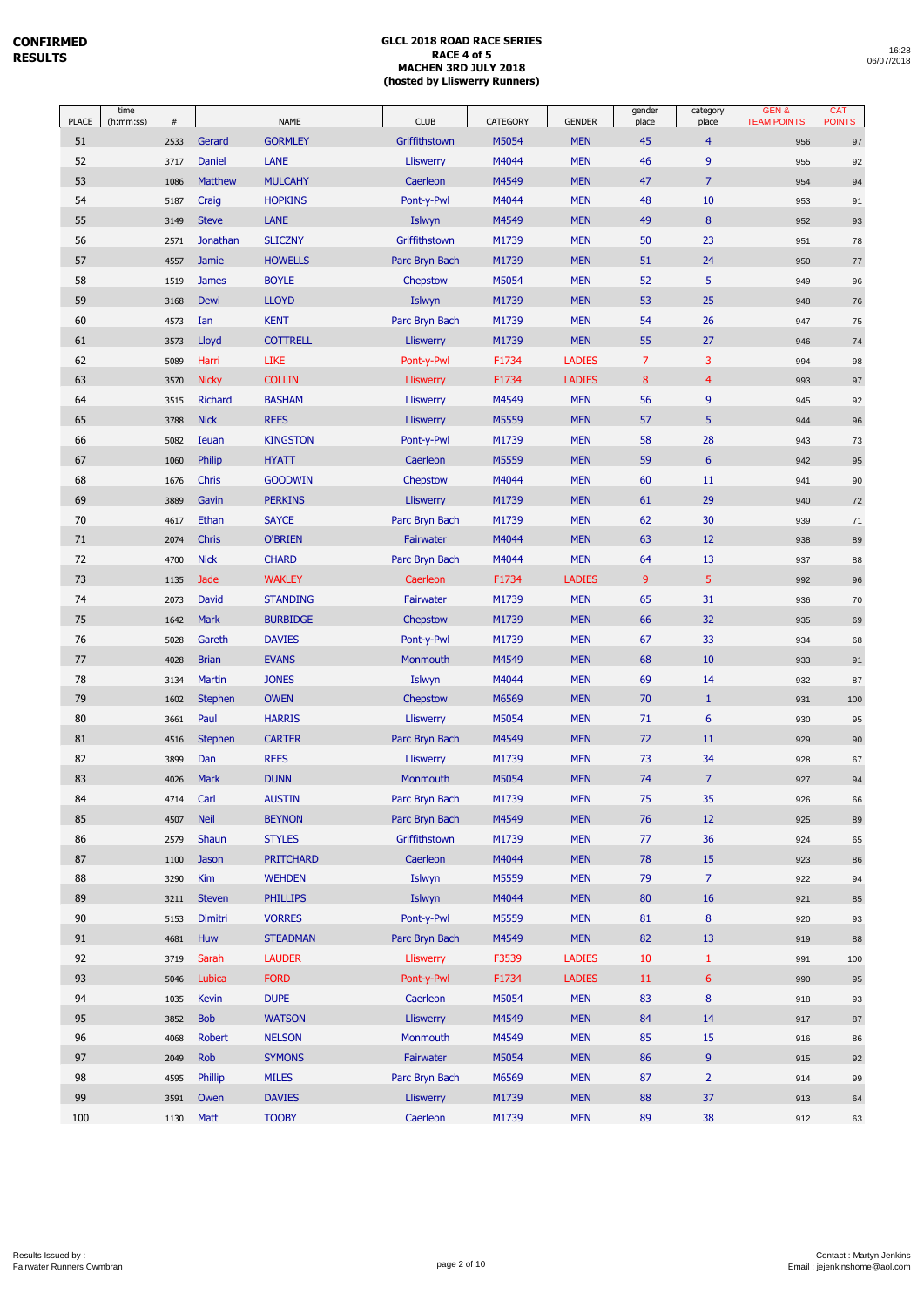| 16:28      |  |
|------------|--|
| 06/07/2018 |  |

| <b>PLACE</b> | time<br>(h:mm:ss) | $\#$ |               | <b>NAME</b>         | <b>CLUB</b>      | CATEGORY | <b>GENDER</b> | gender<br>place | category<br>place | GEN&<br><b>TEAM POINTS</b> | CAT<br><b>POINTS</b> |
|--------------|-------------------|------|---------------|---------------------|------------------|----------|---------------|-----------------|-------------------|----------------------------|----------------------|
| 101          |                   | 3542 | David         | <b>BROWN</b>        | <b>Lliswerry</b> | M4549    | <b>MEN</b>    | 90              | 16                | 911                        | 85                   |
| 102          |                   | 1560 | <b>Neil</b>   | <b>GRANT</b>        | Chepstow         | M6569    | <b>MEN</b>    | 91              | 3                 | 910                        | 98                   |
| 103          |                   | 1574 | Lisa          | <b>JEFFREY</b>      | Chepstow         | F4549    | <b>LADIES</b> | 12              | 3                 | 989                        | 98                   |
| 104          |                   | 5052 | <b>Steve</b>  | <b>HARRHY</b>       | Pont-y-Pwl       | M5054    | <b>MEN</b>    | 92              | 10                | 909                        | 91                   |
| 105          |                   | 3676 | Victoria      | <b>HOBBS</b>        | <b>Lliswerry</b> | F1734    | <b>LADIES</b> | 13              | $\overline{7}$    | 988                        | 94                   |
| 106          |                   | 1548 | Helen         | <b>DUFFIELD</b>     | Chepstow         | F4549    | <b>LADIES</b> | 14              | $\overline{4}$    | 987                        | 97                   |
| 107          |                   | 3596 | Andrew        | <b>DAWE</b>         | Lliswerry        | M5054    | <b>MEN</b>    | 93              | 11                | 908                        | 90                   |
| 108          |                   | 4056 | Lucy          | <b>MACDONALD</b>    | Monmouth         | F1734    | LADIES        | 15              | $\bf 8$           | 986                        | 93                   |
| 109          |                   | 3781 | Paul          | <b>PRITCHARD</b>    | <b>Lliswerry</b> | M4549    | <b>MEN</b>    | 94              | 17                | 907                        | 84                   |
| 110          |                   | 3109 | Nic           | <b>HOWLS</b>        | Islwyn           | F3539    | <b>LADIES</b> | 16              | $\overline{2}$    | 985                        | 99                   |
| 111          |                   | 3658 | Ian           | <b>HARRHY</b>       | <b>Lliswerry</b> | M5559    | <b>MEN</b>    | 95              | 9                 | 906                        | 92                   |
| 112          |                   | 3057 | Jason         | <b>DIXON</b>        | Islwyn           | M4549    | <b>MEN</b>    | 96              | 18                | 905                        | 83                   |
| 113          |                   | 4607 | Lee           | <b>PHILLIPS</b>     | Parc Bryn Bach   | M4549    | <b>MEN</b>    | 97              | 19                | 904                        | 82                   |
| 114          |                   | 3296 | Ian           | <b>WILLIAMS</b>     | Islwyn           | M4044    | <b>MEN</b>    | 98              | 17                | 903                        | 84                   |
| 115          |                   | 5138 | Andrew        | <b>SMITH</b>        | Pont-y-Pwl       | M1739    | <b>MEN</b>    | 99              | 39                | 902                        | 62                   |
| 116          |                   | 4642 | <b>Brian</b>  | <b>WILES</b>        | Parc Bryn Bach   | M5559    | <b>MEN</b>    | 100             | 10                | 901                        | 91                   |
| 117          |                   | 4567 | Siân          | <b>JONES</b>        | Parc Bryn Bach   | F1734    | <b>LADIES</b> | 17              | 9                 | 984                        | 92                   |
| 118          |                   | 3760 | <b>James</b>  | <b>PEARCE</b>       | <b>Lliswerry</b> | M4044    | <b>MEN</b>    | 101             | 18                | 900                        | 83                   |
| 119          |                   | 4568 | Andrew        | <b>JONES</b>        | Parc Bryn Bach   | M4549    | <b>MEN</b>    | 102             | 20                | 899                        | 81                   |
| 120          |                   | 3331 | <b>Jackie</b> | <b>HARTWELL</b>     | Islwyn           | F4549    | <b>LADIES</b> | 18              | 5                 | 983                        | 96                   |
| 121          |                   | 5094 | Andy          | <b>MILLARD</b>      | Pont-y-Pwl       | M5054    | <b>MEN</b>    | 103             | 12                | 898                        | 89                   |
| 122          |                   | 2574 | Andrew        | <b>SPENCER</b>      | Griffithstown    | M5559    | <b>MEN</b>    | 104             | 11                | 897                        | 90                   |
| 123          |                   | 3118 | Carl          | <b>JOHNSON</b>      | Islwyn           | M4549    | <b>MEN</b>    | 105             | 21                | 896                        | 80                   |
| 124          |                   | 3052 | Lewis         | <b>DAVIES-PERCY</b> | Islwyn           | M1739    | <b>MEN</b>    | 106             | 40                | 895                        | 61                   |
| 125          |                   | 5193 | Martin        | <b>STARK</b>        | Pont-y-Pwl       | M5054    | <b>MEN</b>    | 107             | 13                | 894                        | 88                   |
| 126          |                   | 1001 | Paul          | <b>ADAMS</b>        | Caerleon         | M4044    | <b>MEN</b>    | 108             | 19                | 893                        | 82                   |
| 127          |                   | 4065 | Leanne        | <b>MEEK</b>         | Monmouth         | F3539    | <b>LADIES</b> | 19              | 3                 | 982                        | 98                   |
| 128          |                   | 5511 | Jon           | <b>HANCOCK</b>      | <b>Usk</b>       | M6064    | <b>MEN</b>    | 109             | $\overline{2}$    | 892                        | 99                   |
| 129          |                   | 4645 | Helen         | <b>WILLIAMS</b>     | Parc Bryn Bach   | F4044    | <b>LADIES</b> | 20              | $\overline{2}$    | 981                        | 99                   |
| 130          |                   | 4535 | Stephen       | <b>DALLOW</b>       | Parc Bryn Bach   | M6064    | <b>MEN</b>    | 110             | 3                 | 891                        | 98                   |
| 131          |                   | 4098 | Alex          | <b>WILSON</b>       | Monmouth         | F3539    | <b>LADIES</b> | 21              | $\overline{4}$    | 980                        | 97                   |
| 132          |                   | 5004 | Shane         | <b>BAKER</b>        | Pont-y-Pwl       | M1739    | <b>MEN</b>    | 111             | 41                | 890                        | 60                   |
| 133          |                   | 4709 | Owain         | <b>WILLIAMS</b>     | Parc Bryn Bach   | M1739    | <b>MEN</b>    | 112             | 42                | 889                        | 59                   |
| 134          |                   | 1054 | Gareth        | <b>HOWELLS</b>      | Caerleon         | M1739    | <b>MEN</b>    | 113             | 43                | 888                        | 58                   |
| 135          |                   | 4012 | <b>Ben</b>    | <b>BURNETT</b>      | Monmouth         | M4044    | <b>MEN</b>    | 114             | 20                | 887                        | 81                   |
| 136          |                   | 3736 | Christopher   | <b>MATTHEWS</b>     | <b>Lliswerry</b> | M5054    | <b>MEN</b>    | 115             | 14                | 886                        | 87                   |
| 137          |                   | 4575 | Darran        | <b>KIPPEST</b>      | Parc Bryn Bach   | M4549    | <b>MEN</b>    | 116             | 22                | 885                        | 79                   |
| 138          |                   | 1549 | <b>Stuart</b> | <b>DUNCAN</b>       | Chepstow         | M5559    | <b>MEN</b>    | 117             | 12                | 884                        | 89                   |
| 139          |                   | 4683 | <b>Nicky</b>  | <b>MORGAN</b>       | Parc Bryn Bach   | M4549    | <b>MEN</b>    | 118             | 23                | 883                        | 78                   |
| 140          |                   | 3228 | Kerry         | <b>PRICE</b>        | Islwyn           | M6064    | <b>MEN</b>    | 119             | $\overline{4}$    | 882                        | 97                   |
| 141          |                   | 4580 | Anthony       | <b>LEWIS</b>        | Parc Bryn Bach   | M5054    | <b>MEN</b>    | 120             | 15                | 881                        | 86                   |
| 142          |                   | 3242 | Lee           | <b>RICHARDS</b>     | Islwyn           | M5054    | <b>MEN</b>    | 121             | 16                | 880                        | 85                   |
| 143          |                   | 1038 | Tom           | <b>EVANS</b>        | Caerleon         | M1739    | <b>MEN</b>    | 122             | 44                | 879                        | 57                   |
| 144          |                   | 3543 | Gareth        | <b>BRUNNOCK</b>     | <b>Lliswerry</b> | M1739    | <b>MEN</b>    | 123             | 45                | 878                        | 56                   |
| 145          |                   | 5183 | Shane         | <b>JAMES</b>        | Pont-y-Pwl       | M1739    | <b>MEN</b>    | 124             | 46                | 877                        | 55                   |
| 146          |                   | 4665 | Andrew        | <b>MEADOWS</b>      | Parc Bryn Bach   | M1739    | <b>MEN</b>    | 125             | 47                | 876                        | 54                   |
| 147          |                   | 4511 | <b>Kevin</b>  | <b>BRADFIELD</b>    | Parc Bryn Bach   | M5054    | <b>MEN</b>    | 126             | 17                | 875                        | 84                   |
| 148          |                   | 2047 | Michael       | <b>SKYRME</b>       | Fairwater        | M4549    | <b>MEN</b>    | 127             | 24                | 874                        | 77                   |
| 149          |                   | 5139 | <b>Nicola</b> | <b>SMITH</b>        | Pont-y-Pwl       | F5054    | <b>LADIES</b> | 22              | $\overline{2}$    | 979                        | 99                   |
| 150          |                   | 2578 | Luke          | <b>STYLES</b>       | Griffithstown    | M1739    | <b>MEN</b>    | 128             | 48                | 873                        | 53                   |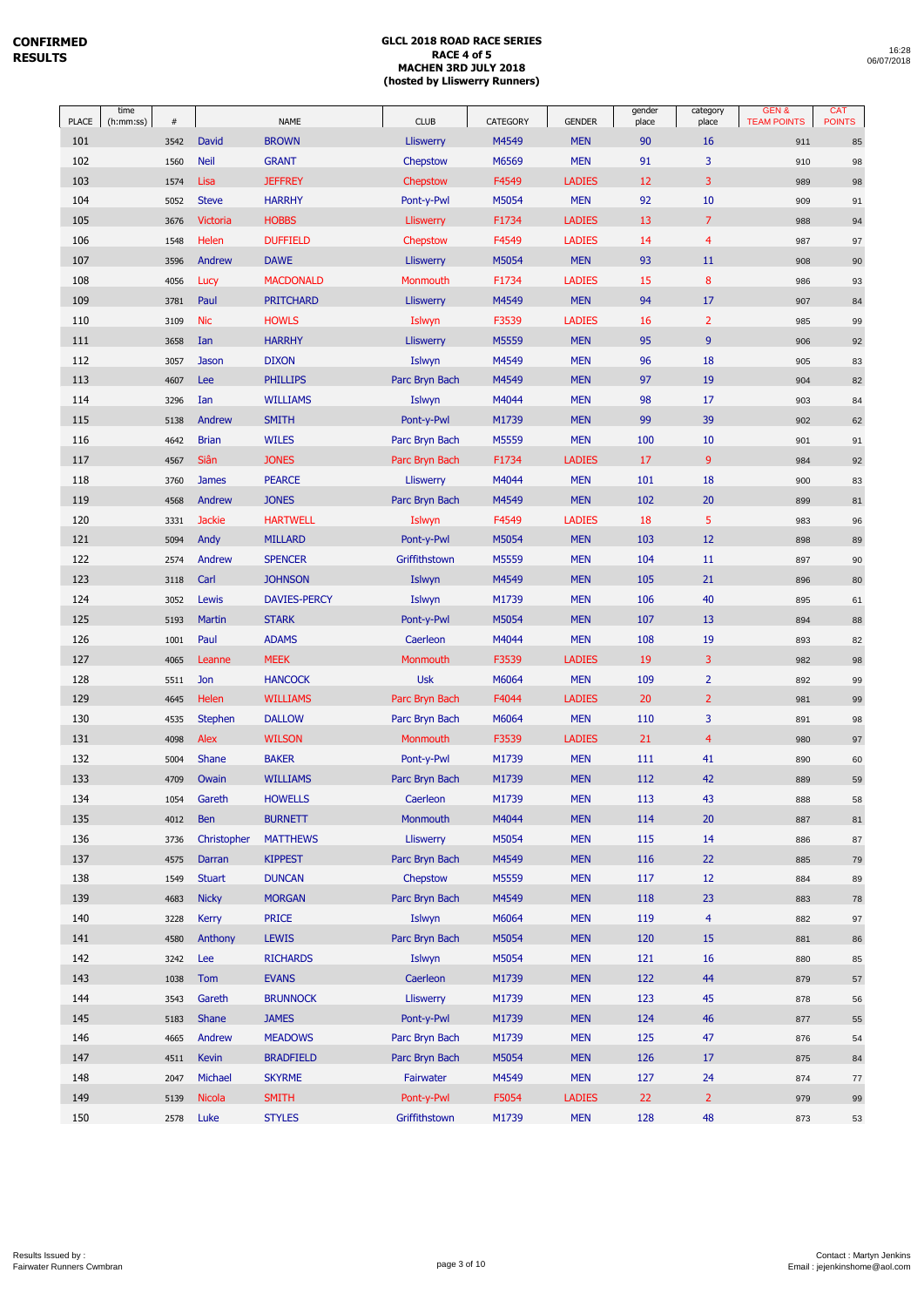| PLACE | time<br>(h:mm:ss) | $\#$ |                  | <b>NAME</b>        | <b>CLUB</b>      | CATEGORY | <b>GENDER</b> | gender<br>place | category<br>place | <b>GEN&amp;</b><br><b>TEAM POINTS</b> | CAT<br><b>POINTS</b> |
|-------|-------------------|------|------------------|--------------------|------------------|----------|---------------|-----------------|-------------------|---------------------------------------|----------------------|
| 151   |                   | 3702 | Martyn           | <b>JONES</b>       | <b>Lliswerry</b> | M5054    | <b>MEN</b>    | 129             | 18                | 872                                   | 83                   |
| 152   |                   | 3765 | Elinor           | <b>PHILLIPS</b>    | Lliswerry        | F1734    | <b>LADIES</b> | 23              | 10                | 978                                   | 91                   |
| 153   |                   | 2037 | <b>Steve</b>     | <b>MORGAN</b>      | Fairwater        | M4549    | <b>MEN</b>    | 130             | 25                | 871                                   | 76                   |
| 154   |                   | 3590 | <b>Nick</b>      | <b>DAVIES</b>      | Lliswerry        | M5559    | <b>MEN</b>    | 131             | 13                | 870                                   | 88                   |
| 155   |                   | 4562 | Sarah            | <b>JEREMIAH</b>    | Parc Bryn Bach   | F4044    | <b>LADIES</b> | 24              | 3                 | 977                                   | 98                   |
| 156   |                   | 1595 | Jan              | <b>MORRIS</b>      | Chepstow         | F5054    | <b>LADIES</b> | 25              | 3                 | 976                                   | 98                   |
| 157   |                   | 5524 | Wayne            | <b>RUDALL</b>      | <b>Usk</b>       | M5054    | <b>MEN</b>    | 132             | 19                | 869                                   | 82                   |
| 158   |                   | 3708 | Sarah            | <b>KEMBREY</b>     | <b>Lliswerry</b> | F3539    | <b>LADIES</b> | 26              | 5                 | 975                                   | 96                   |
| 159   |                   | 3324 | Luc              | <b>SHIDE</b>       | Islwyn           | M1739    | <b>MEN</b>    | 133             | 49                | 868                                   | 52                   |
| 160   |                   | 4652 | <b>James</b>     | <b>WILLIAMS</b>    | Parc Bryn Bach   | M1739    | <b>MEN</b>    | 134             | 50                | 867                                   | 51                   |
| 161   |                   | 4019 | <b>Jeremy</b>    | <b>CREASEY</b>     | Monmouth         | M5054    | <b>MEN</b>    | 135             | 20                | 866                                   | 81                   |
| 162   |                   | 3769 | <b>Mike</b>      | <b>POBJOY</b>      | <b>Lliswerry</b> | M5054    | <b>MEN</b>    | 136             | 21                | 865                                   | 80                   |
| 163   |                   | 2045 | Leonie           | <b>ROBERTS</b>     | Fairwater        | F4044    | <b>LADIES</b> | 27              | $\overline{4}$    | 974                                   | 97                   |
| 164   |                   | 4545 | Roger            | <b>FREEMAN</b>     | Parc Bryn Bach   | M1739    | <b>MEN</b>    | 137             | 51                | 864                                   | 50                   |
| 165   |                   | 1674 | Gordon           | <b>BRUCE</b>       | Chepstow         | M1739    | <b>MEN</b>    | 138             | 52                | 863                                   | 49                   |
| 166   |                   | 3792 | <b>Stephanie</b> | <b>RHODES</b>      | Lliswerry        | F4044    | <b>LADIES</b> | 28              | 5                 | 973                                   | 96                   |
| 167   |                   | 3685 | Kraig            | <b>JACKSON</b>     | <b>Lliswerry</b> | M1739    | <b>MEN</b>    | 139             | 53                | 862                                   | 48                   |
| 168   |                   | 2552 | Andrew           | <b>MEANEY</b>      | Griffithstown    | M5559    | <b>MEN</b>    | 140             | 14                | 861                                   | 87                   |
| 169   |                   | 4053 | Emma             | <b>KING</b>        | Monmouth         | F3539    | <b>LADIES</b> | 29              | 6                 | 972                                   | 95                   |
| 170   |                   | 3277 | Grant            | <b>WAKEMAN</b>     | Islwyn           | M4549    | <b>MEN</b>    | 141             | 26                | 860                                   | 75                   |
| 171   |                   | 4651 | Gareth           | <b>WILLIAMS</b>    | Parc Bryn Bach   | M5559    | <b>MEN</b>    | 142             | 15                | 859                                   | 86                   |
| 172   |                   | 3680 | Oliver           | <b>HUGHES</b>      | <b>Lliswerry</b> | M1739    | <b>MEN</b>    | 143             | 54                | 858                                   | 47                   |
| 173   |                   | 5157 | Jen              | <b>WATKINS</b>     | Pont-y-Pwl       | F1734    | <b>LADIES</b> | 30              | 11                | 971                                   | $90\,$               |
| 174   |                   | 4579 | Rachel           | <b>LEWIS</b>       | Parc Bryn Bach   | F4044    | <b>LADIES</b> | 31              | 6                 | 970                                   | 95                   |
| 175   |                   | 4528 | Lauren           | <b>COOPER</b>      | Parc Bryn Bach   | F1734    | <b>LADIES</b> | 32              | 12                | 969                                   | 89                   |
| 176   |                   | 4649 | Cyril            | <b>WILLIAMS</b>    | Parc Bryn Bach   | M6064    | <b>MEN</b>    | 144             | 5                 | 857                                   | 96                   |
| 177   |                   | 3620 | Huw              | <b>EVANS</b>       | <b>Lliswerry</b> | M4549    | <b>MEN</b>    | 145             | 27                | 856                                   | 74                   |
| 178   |                   | 2061 | <b>Kerstin</b>   | <b>FITZPATRICK</b> | Fairwater        | F4549    | <b>LADIES</b> | 33              | $6\phantom{1}6$   | 968                                   | 95                   |
| 179   |                   | 4039 | <b>Emily</b>     | <b>HARRISON</b>    | Monmouth         | F1734    | <b>LADIES</b> | 34              | 13                | 967                                   | 88                   |
| 180   |                   | 3840 | Michael          | <b>TITLEY</b>      | <b>Lliswerry</b> | M5054    | <b>MEN</b>    | 146             | 22                | 855                                   | 79                   |
| 181   |                   | 3886 | Marina           | <b>WRIGHT</b>      | <b>Lliswerry</b> | F3539    | <b>LADIES</b> | 35              | $\overline{7}$    | 966                                   | 94                   |
| 182   |                   | 3142 | Michael          | <b>KELLY</b>       | Islwyn           | M1739    | <b>MEN</b>    | 147             | 55                | 854                                   | 46                   |
| 183   |                   | 4097 | Sophie           | <b>WILLIAMS</b>    | Monmouth         | F1734    | <b>LADIES</b> | 36              | 14                | 965                                   | 87                   |
| 184   |                   | 4671 | David            | <b>PARRY</b>       | Parc Bryn Bach   | M4549    | <b>MEN</b>    | 148             | 28                | 853                                   | 73                   |
| 185   |                   | 4610 | Kimberley        | <b>PRICE</b>       | Parc Bryn Bach   | F3539    | <b>LADIES</b> | 37              | 8                 | 964                                   | 93                   |
| 186   |                   | 3578 | Peta             | <b>DANIELS</b>     | <b>Lliswerry</b> | F5054    | <b>LADIES</b> | 38              | $\overline{4}$    | 963                                   | 97                   |
| 187   |                   | 3126 | Garfield         | <b>JONES</b>       | Islwyn           | M6064    | <b>MEN</b>    | 149             | $6\,$             | 852                                   | 95                   |
| 188   |                   | 1150 | Jon              | <b>KERRY</b>       | Caerleon         | M5559    | <b>MEN</b>    | 150             | 16                | 851                                   | 85                   |
| 189   |                   | 3901 | <b>Steve</b>     | <b>CROWTHER</b>    | <b>Lliswerry</b> | M5559    | <b>MEN</b>    | 151             | 17                | 850                                   | 84                   |
| 190   |                   | 5117 | Michael          | <b>PROBERT</b>     | Pont-y-Pwl       | M5054    | <b>MEN</b>    | 152             | 23                | 849                                   | 78                   |
| 191   |                   | 2539 | Paul             | <b>HANCOX</b>      | Griffithstown    | M5559    | <b>MEN</b>    | 153             | 18                | 848                                   | 83                   |
| 192   |                   | 3608 | Paul             | <b>DURSLEY</b>     | <b>Lliswerry</b> | M6064    | <b>MEN</b>    | 154             | $\overline{7}$    | 847                                   | 94                   |
| 193   |                   | 2025 | Martyn           | <b>JENKINS</b>     | Fairwater        | M5559    | <b>MEN</b>    | 155             | 19                | 846                                   | 82                   |
| 194   |                   | 1081 | Charlotte        | <b>MORAN</b>       | Caerleon         | F4044    | <b>LADIES</b> | 39              | $\overline{7}$    | 962                                   | 94                   |
| 195   |                   | 3817 | Kristian         | <b>SINCLAIR</b>    | <b>Lliswerry</b> | M1739    | <b>MEN</b>    | 156             | 56                | 845                                   | 45                   |
| 196   |                   | 1576 | Gareth           | <b>JONES</b>       | Chepstow         | M7099    | <b>MEN</b>    | 157             | $\mathbf{1}$      | 844                                   | 100                  |
| 197   |                   | 3914 | <b>John</b>      | <b>MALONEY</b>     | <b>Lliswerry</b> | M5054    | <b>MEN</b>    | 158             | 24                | 843                                   | $77 \,$              |
| 198   |                   | 3818 | <b>Nicola</b>    | <b>SINCLAIR</b>    | <b>Lliswerry</b> | F4044    | <b>LADIES</b> | 40              | $\bf 8$           | 961                                   | 93                   |
| 199   |                   | 1148 | <b>Steve</b>     | <b>HOGAN</b>       | Caerleon         | M1739    | <b>MEN</b>    | 159             | 57                | 842                                   | $\bf 44$             |
| 200   |                   | 3601 | <b>Jeremy</b>    | <b>DICKSON</b>     | <b>Lliswerry</b> | M5559    | <b>MEN</b>    | 160             | 20                | 841                                   | 81                   |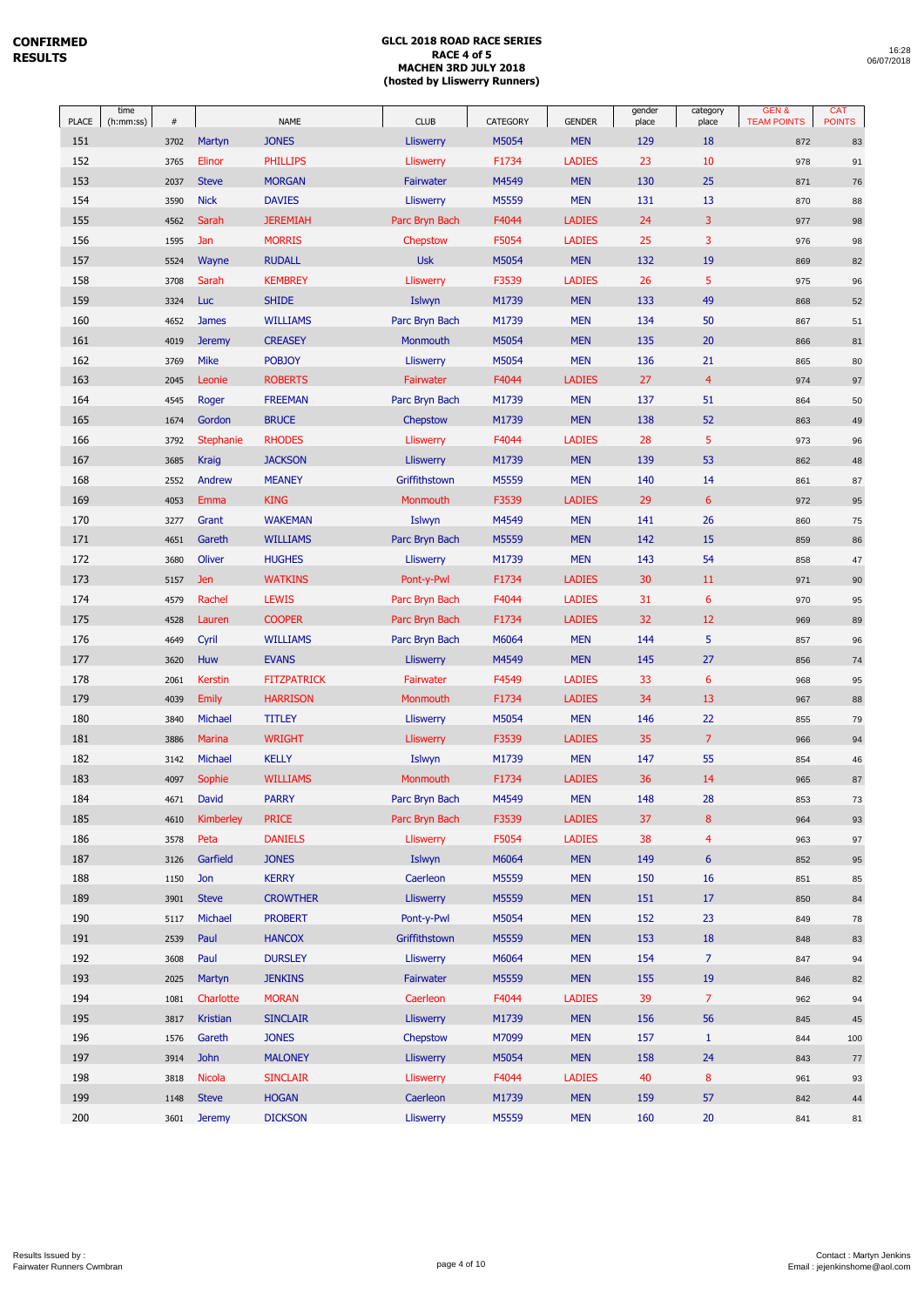| 16:28      |  |
|------------|--|
| 06/07/2018 |  |

| PLACE      | time<br>(h:mm:ss)<br>$\#$ |                        | <b>NAME</b>                    | <b>CLUB</b>                 | CATEGORY       | <b>GENDER</b>               | gender<br>place | category<br>place | GEN&<br><b>TEAM POINTS</b> | <b>CAT</b><br><b>POINTS</b> |
|------------|---------------------------|------------------------|--------------------------------|-----------------------------|----------------|-----------------------------|-----------------|-------------------|----------------------------|-----------------------------|
| 201        | 3900                      | Adam                   | <b>ROWBOTHAM</b>               | <b>Lliswerry</b>            | M4044          | <b>MEN</b>                  | 161             | 21                | 840                        | $80\,$                      |
| 202        | 4031                      | Rebecca                | <b>FOSTER</b>                  | Monmouth                    | F4044          | <b>LADIES</b>               | 41              | 9                 | 960                        | 92                          |
| 203        | 1119                      | Avisa                  | <b>TALEMI</b>                  | Caerleon                    | F3539          | <b>LADIES</b>               | 42              | 9                 | 959                        | 92                          |
| 204        | 2004                      | Bev                    | <b>BRADBURY JONES</b>          | Fairwater                   | F4549          | <b>LADIES</b>               | 43              | $\overline{7}$    | 958                        | 94                          |
| 205        | 1569                      | Rachel                 | <b>HIPKISS</b>                 | Chepstow                    | F3539          | <b>LADIES</b>               | 44              | 10                | 957                        | 91                          |
| 206        | 3208                      | <b>Sian</b>            | <b>ADEY</b>                    | Islwyn                      | F3539          | <b>LADIES</b>               | 45              | 11                | 956                        | 90                          |
| 207        | 2024                      | <b>Jeanette</b>        | <b>JENKINS</b>                 | <b>Fairwater</b>            | F5559          | <b>LADIES</b>               | 46              | $\mathbf{1}$      | 955                        | $100\,$                     |
| 208        | 1145                      | Tammy                  | <b>FRY</b>                     | Caerleon                    | F1734          | <b>LADIES</b>               | 47              | 15                | 954                        | 86                          |
| 209        | 3334                      | Sarah                  | <b>DAVIES</b>                  | Islwyn                      | F4044          | <b>LADIES</b>               | 48              | 10                | 953                        | 91                          |
| 210        | 1132                      | <b>Morris</b>          | <b>URQUAHART</b>               | Caerleon                    | M4549          | <b>MEN</b>                  | 162             | 29                | 839                        | $72\,$                      |
| 211        | 1600                      | Andrew                 | <b>OLIVER</b>                  | Chepstow                    | M5054          | <b>MEN</b>                  | 163             | 25                | 838                        | $76\,$                      |
| 212        | 3034                      | Aiden                  | <b>DAVIES</b>                  | Islwyn                      | M1739          | <b>MEN</b>                  | 164             | 58                | 837                        | 43                          |
| 213        | 4676                      | Rhianydd               | <b>EVANS</b>                   | Parc Bryn Bach              | F3539          | <b>LADIES</b>               | 49              | 12                | 952                        | 89                          |
| 214        | 2014                      | Maixent                | <b>GAILLARD</b>                | Fairwater                   | M4044          | <b>MEN</b>                  | 165             | 22                | 836                        | 79                          |
| 215        | 1551                      | Karen                  | <b>ELVERS</b>                  | Chepstow                    | F4549          | <b>LADIES</b>               | 50              | 8                 | 951                        | 93                          |
| 216        | 2046                      | Julie                  | <b>ROCHE</b>                   | Fairwater                   | F5054          | <b>LADIES</b>               | 51              | 5                 | 950                        | 96                          |
| 217        | 3902                      | Emma                   | <b>MALONEY</b>                 | <b>Lliswerry</b>            | F1734          | <b>LADIES</b>               | 52              | 16                | 949                        | $85\,$                      |
| 218        | 4672                      | <b>Stephen</b>         | <b>PRICE</b>                   | Parc Bryn Bach              | M5054          | <b>MEN</b>                  | 166             | 26                | 835                        | 75                          |
| 219        | 3174                      | Carys-Sian             | <b>MALARCZYK</b>               | Islwyn                      | F1734          | <b>LADIES</b>               | 53              | 17                | 948                        | 84                          |
| 220        | 3299                      | Lowri                  | <b>WILLIAMS</b>                | Islwyn                      | F1734          | <b>LADIES</b>               | 54              | 18                | 947                        | 83                          |
| 221        | 4553                      | <b>Nicola</b>          | <b>HAINES-JONES</b>            | Parc Bryn Bach              | F5054          | <b>LADIES</b>               | 55              | 6                 | 946                        | 95                          |
| 222        | 3560                      | <b>Neil</b>            | <b>CHIPPER</b>                 | <b>Lliswerry</b>            | M5559          | <b>MEN</b>                  | 167             | 21                | 834                        | 80                          |
| 223        | 4565                      | <b>Delphine</b>        | <b>JONES</b>                   | Parc Bryn Bach              | F3539          | <b>LADIES</b>               | 56              | 13                | 945                        | 88                          |
| 224        | 3569                      | Andy                   | <b>COCKERAM</b>                | <b>Lliswerry</b>            | M5054          | <b>MEN</b>                  | 168             | 27                | 833                        | 74                          |
| 225        | 1151                      | Claire                 | <b>SWANN</b>                   | Caerleon                    | F4549          | <b>LADIES</b>               | 57              | 9                 | 944                        | 92                          |
| 226        | 1122                      | Andrew                 | <b>TAYLOR</b>                  | Caerleon                    | M6064          | <b>MEN</b>                  | 169             | 8                 | 832                        | 93                          |
| 227        | 1539                      | Louise                 | <b>CROCKETT</b>                | Chepstow                    | F5054          | <b>LADIES</b>               | 58              | $\overline{7}$    | 943                        | 94                          |
| 228        | 3243                      | Nathan                 | <b>RICHARDS</b>                | Islwyn                      | M4044          | <b>MEN</b>                  | 170             | 23                | 831                        | 78                          |
| 229        | 3514                      | Andrew                 | <b>BARRY</b>                   | <b>Lliswerry</b>            | M5559          | <b>MEN</b>                  | 171             | 22                | 830                        | 79                          |
| 230        | 3510                      | Howard                 | <b>ATTWOOD</b>                 | <b>Lliswerry</b>            | M6569          | <b>MEN</b>                  | 172             | 4                 | 829                        | 97                          |
| 231        | 3320                      | <b>Melissa</b>         | <b>MORGAN</b>                  | Islwyn                      | F1734          | <b>LADIES</b>               | 59              | 19                | 942                        | 82                          |
| 232        | 3908                      | <b>Dee</b>             | <b>THOMAS</b>                  | <b>Lliswerry</b>            | F4549          | <b>LADIES</b>               | 60              | 10                | 941                        | 91                          |
| 233        | 3001                      | Sara                   | <b>ARNOLD</b>                  | Islwyn                      | F4044          | <b>LADIES</b>               | 61              | 11                | 940                        | $90\,$                      |
| 234        | 3021                      | Sharon                 | <b>CARRAFA</b>                 | Islwyn                      | F4044          | <b>LADIES</b>               | 62              | 12                | 939                        | 89                          |
| 235        | 3163                      | <b>Terry</b>           | <b>LEWIS</b>                   | Islwyn                      | M5559          | <b>MEN</b>                  | 173             | 23                | 828                        | 78                          |
| 236        | 4533                      | Matthew                | <b>CROWLE</b>                  | Parc Bryn Bach              | M1739          | <b>MEN</b>                  | 174             | 59                | 827                        | 42                          |
| 237        | 3905                      | Leanne                 | <b>WESTACOTT</b>               | <b>Lliswerry</b>            | F4549          | <b>LADIES</b>               | 63              | 11                | 938                        | $90\,$                      |
| 238<br>239 | 4524                      | Lisa                   | <b>COOK</b>                    | Parc Bryn Bach              | F4044          | <b>LADIES</b>               | 64<br>65        | 13                | 937                        | 88                          |
| 240        | 3553                      | Alison<br>Adrian       | <b>CARTER</b>                  | <b>Lliswerry</b>            | F5054          | <b>LADIES</b><br><b>MEN</b> | 175             | $\bf8$<br>28      | 936                        | 93                          |
| 241        | 2016<br>4684              | Peter                  | <b>GWILLIAM</b><br><b>HIRE</b> | Fairwater<br>Parc Bryn Bach | M5054<br>M1739 | <b>MEN</b>                  | 176             | 60                | 826<br>825                 | $73\,$                      |
| 242        |                           | Randal                 | <b>JONES</b>                   | <b>Lliswerry</b>            | M5559          | <b>MEN</b>                  | 177             | 24                |                            | 41                          |
| 243        | 3703                      |                        | <b>HOWISON</b>                 | <b>Lliswerry</b>            |                | <b>MEN</b>                  |                 |                   | 824                        | $77$                        |
| 244        | 3925<br>3909              | <b>Stuart</b><br>Emily | <b>CHINN</b>                   | <b>Lliswerry</b>            | M1739<br>F4549 | <b>LADIES</b>               | 178<br>66       | 61<br>12          | 823<br>935                 | 40<br>89                    |
| 245        | 3329                      | Sheryl                 | <b>CLARK</b>                   | Islwyn                      | F4044          | <b>LADIES</b>               | 67              | 14                | 934                        | $87\,$                      |
| 246        | 1584                      | <b>Barbara</b>         | <b>MADDISON</b>                | Chepstow                    | F5559          | <b>LADIES</b>               | 68              | $\overline{2}$    | 933                        | 99                          |
| 247        | 1107                      | Liz                    | <b>RICHARDS</b>                | Caerleon                    | F5054          | <b>LADIES</b>               | 69              | 9                 | 932                        | 92                          |
| 248        | 1048                      | Charlene               | <b>HENSHALL</b>                | Caerleon                    | F1734          | <b>LADIES</b>               | 70              | 20                | 931                        | 81                          |
| 249        | 1121                      | Michael                | <b>TASKER</b>                  | Caerleon                    | M4549          | <b>MEN</b>                  | 179             | 30                | 822                        | 71                          |
| 250        | 3624                      | <b>Vicky</b>           | <b>FEAR</b>                    | <b>Lliswerry</b>            | F3539          | <b>LADIES</b>               | $71\,$          | 14                | 930                        | ${\bf 87}$                  |
|            |                           |                        |                                |                             |                |                             |                 |                   |                            |                             |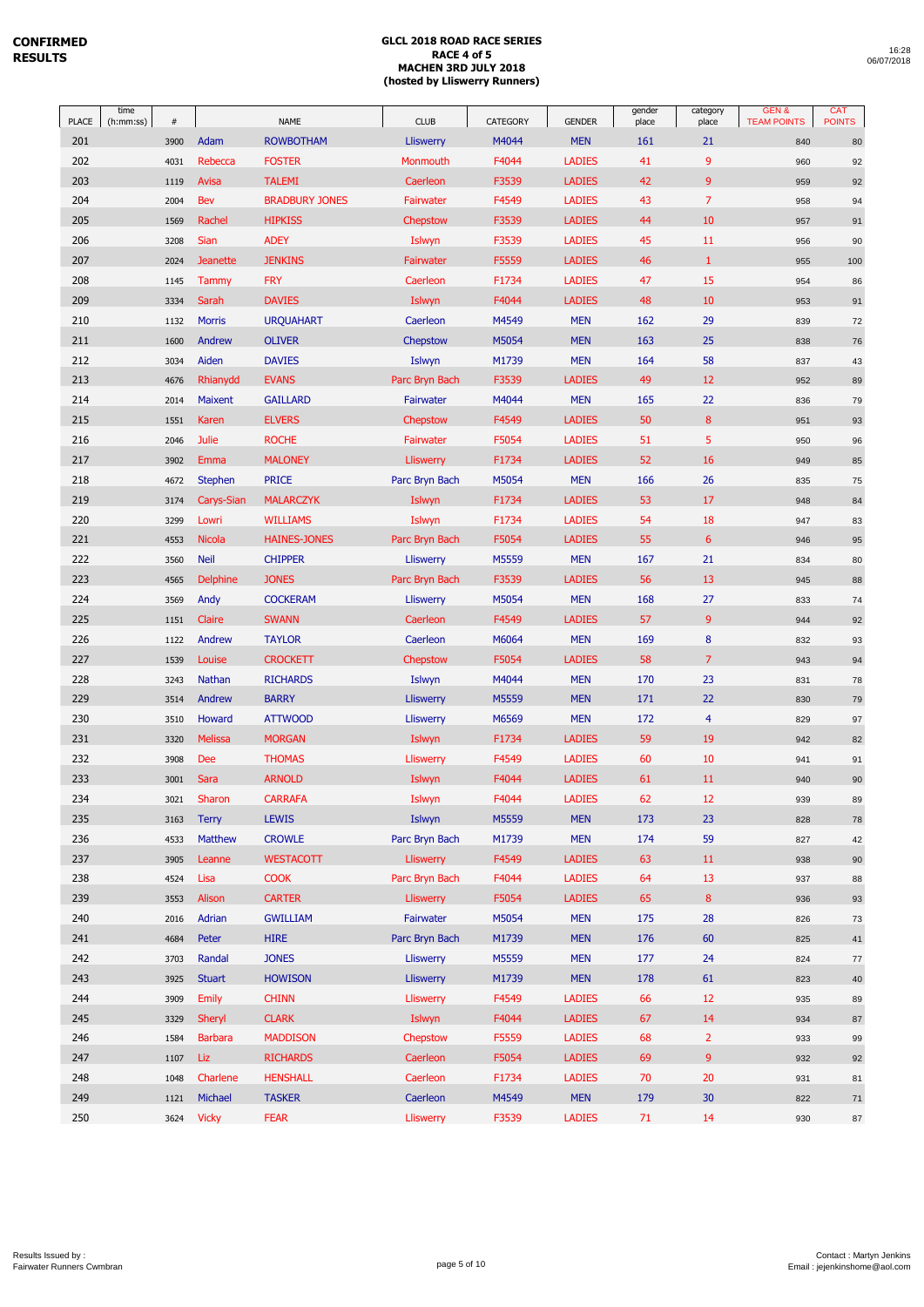| <b>PLACE</b> | time<br>(h:mm:ss) | #    |               | <b>NAME</b>        | <b>CLUB</b>      | CATEGORY | <b>GENDER</b> | gender<br>place | category<br>place | GEN&<br><b>TEAM POINTS</b> | <b>CAT</b><br><b>POINTS</b> |
|--------------|-------------------|------|---------------|--------------------|------------------|----------|---------------|-----------------|-------------------|----------------------------|-----------------------------|
| 251          |                   | 3165 | <b>David</b>  | <b>LIMBRICK</b>    | Islwyn           | M5559    | <b>MEN</b>    | 180             | 25                | 821                        | 76                          |
| 252          |                   | 5156 | <b>Thomas</b> | <b>WARWICK</b>     | Pont-y-Pwl       | M1739    | <b>MEN</b>    | 181             | 62                | 820                        | 39                          |
| 253          |                   | 2548 | Lyn           | <b>KENNEY</b>      | Griffithstown    | M6064    | <b>MEN</b>    | 182             | $9$               | 819                        | 92                          |
| 254          |                   | 2519 | Malcolm       | <b>COX</b>         | Griffithstown    | M6569    | <b>MEN</b>    | 183             | 5                 | 818                        | 96                          |
| 255          |                   | 3690 | Ceri          | <b>JENKINS</b>     | <b>Lliswerry</b> | F4044    | <b>LADIES</b> | 72              | 15                | 929                        | 86                          |
| 256          |                   | 3709 | Jonathan      | <b>KENDALL</b>     | <b>Lliswerry</b> | M5054    | <b>MEN</b>    | 184             | 29                | 817                        | 72                          |
| 257          |                   | 3696 | Michelle      | <b>JOHNSTON</b>    | Lliswerry        | F3539    | <b>LADIES</b> | 73              | 15                | 928                        | 86                          |
| 258          |                   | 3539 | Sonja         | <b>BREESE</b>      | Lliswerry        | F4549    | <b>LADIES</b> | 74              | 13                | 927                        | 88                          |
| 259          |                   | 2522 | Mair          | <b>DAVIES</b>      | Griffithstown    | F3539    | <b>LADIES</b> | 75              | 16                | 926                        | 85                          |
| 260          |                   | 5003 | Dean          | <b>ARNOLD</b>      | Pont-y-Pwl       | M4549    | <b>MEN</b>    | 185             | 31                | 816                        | 70                          |
| 261          |                   | 1053 | <b>Steve</b>  | <b>HOUGHTON</b>    | Caerleon         | M5559    | <b>MEN</b>    | 186             | 26                | 815                        | 75                          |
| 262          |                   | 1510 | <b>Brenda</b> | <b>AVERY</b>       | Chepstow         | F6599    | <b>LADIES</b> | 76              | $\mathbf{1}$      | 925                        | 100                         |
| 263          |                   | 2042 | Mark          | <b>PROSSER</b>     | Fairwater        | M4549    | <b>MEN</b>    | 187             | 32                | 814                        | 69                          |
| 264          |                   | 4682 | Alun          | <b>GRAY</b>        | Parc Bryn Bach   | M5054    | <b>MEN</b>    | 188             | 30                | 813                        | 71                          |
| 265          |                   | 4543 | <b>Brian</b>  | <b>EVANS</b>       | Parc Bryn Bach   | M4549    | <b>MEN</b>    | 189             | 33                | 812                        | 68                          |
| 266          |                   | 1032 | Rachel        | <b>DOREL</b>       | Caerleon         | F1734    | <b>LADIES</b> | 77              | 21                | 924                        | 80                          |
| 267          |                   | 4555 | Laura         | <b>HIRE</b>        | Parc Bryn Bach   | F1734    | <b>LADIES</b> | 78              | 22                | 923                        | 79                          |
| 268          |                   | 4710 | Lucy          | <b>ATKIN-SMITH</b> | Parc Bryn Bach   | F1734    | <b>LADIES</b> | 79              | 23                | 922                        | 78                          |
| 269          |                   | 3810 | Claire        | <b>SCOTT</b>       | <b>Lliswerry</b> | F1734    | <b>LADIES</b> | 80              | 24                | 921                        | $77 \,$                     |
| 270          |                   | 3926 | Chris         | <b>LACEY</b>       | <b>Lliswerry</b> | M4044    | <b>MEN</b>    | 190             | 24                | 811                        | 77                          |
| 271          |                   | 3918 | Louise        | <b>MUTEHAM</b>     | Lliswerry        | F1734    | <b>LADIES</b> | 81              | 25                | 920                        | 76                          |
| 272          |                   | 3699 | Desmond       | <b>JONES</b>       | <b>Lliswerry</b> | M4549    | <b>MEN</b>    | 191             | 34                | 810                        | 67                          |
| 273          |                   | 1149 | Alex          | <b>GOBBETT</b>     | Caerleon         | M1739    | <b>MEN</b>    | 192             | 63                | 809                        | 38                          |
| 274          |                   | 4556 | Alison        | <b>HOLTON</b>      | Parc Bryn Bach   | F4549    | <b>LADIES</b> | 82              | 14                | 919                        | 87                          |
| 275          |                   | 4694 | <b>Nick</b>   | <b>GREGORY</b>     | Parc Bryn Bach   | M1739    | <b>MEN</b>    | 193             | 64                | 808                        | 37                          |
| 276          |                   | 4592 | Phillip       | <b>MATTHEWS</b>    | Parc Bryn Bach   | M6064    | <b>MEN</b>    | 194             | 10                | 807                        | 91                          |
| 277          |                   | 4668 | Georgina      | <b>SEED</b>        | Parc Bryn Bach   | F5559    | <b>LADIES</b> | 83              | 3                 | 918                        | 98                          |
| 278          |                   | 2022 | Andrew        | <b>JAMES</b>       | Fairwater        | M4044    | <b>MEN</b>    | 195             | 25                | 806                        | 76                          |
| 279          |                   | 1024 | David         | <b>DAVIES</b>      | Caerleon         | M5054    | <b>MEN</b>    | 196             | 31                | 805                        | 70                          |
| 280          |                   | 4590 | Jill          | <b>MATTHEWS</b>    | Parc Bryn Bach   | F6064    | <b>LADIES</b> | 84              | $\mathbf{1}$      | 917                        | 100                         |
| 281          |                   | 2504 | Keren         | <b>BEARD</b>       | Griffithstown    | F4549    | <b>LADIES</b> | 85              | 15                | 916                        | 86                          |
| 282          |                   | 1016 | Michelle      | <b>CLABON</b>      | Caerleon         | F5054    | <b>LADIES</b> | 86              | 10                | 915                        | 91                          |
| 283          |                   | 3906 | Donna         | <b>STAGG</b>       | <b>Lliswerry</b> | F4044    | <b>LADIES</b> | 87              | 16                | 914                        | 85                          |
| 284          |                   | 4628 | Lee-Anne      | <b>TAYLOR</b>      | Parc Bryn Bach   | F4044    | <b>LADIES</b> | 88              | 17                | 913                        | 84                          |
| 285          |                   | 3809 | <b>Stuart</b> | <b>SALVAGE</b>     | <b>Lliswerry</b> | M4549    | <b>MEN</b>    | 197             | 35                | 804                        | 66                          |
| 286          |                   | 3159 | Julie         | <b>LEWIS</b>       | Islwyn           | F5054    | <b>LADIES</b> | 89              | 11                | 912                        | 90                          |
| 287          |                   | 4101 | Rod           | <b>WYATT</b>       | Monmouth         | M4549    | <b>MEN</b>    | 198             | 36                | 803                        | 65                          |
| 288          |                   | 2507 | <b>Jenny</b>  | <b>BRADFIELD</b>   | Griffithstown    | F4044    | <b>LADIES</b> | 90              | 18                | 911                        | 83                          |
| 289          |                   | 3748 | Lisa          | <b>NICHOLS</b>     | <b>Lliswerry</b> | F4549    | <b>LADIES</b> | 91              | 16                | 910                        | 85                          |
| 290          |                   | 5523 | <b>Thomas</b> | <b>WILLIAMS</b>    | <b>Usk</b>       | M5559    | <b>MEN</b>    | 199             | 27                | 802                        | 74                          |
| 291          |                   | 4537 | Teresa        | <b>DAVIES</b>      | Parc Bryn Bach   | F4549    | <b>LADIES</b> | 92              | 17                | 909                        | 84                          |
| 292          |                   | 2603 | Amanda        | <b>HUGHES</b>      | Griffithstown    | F4044    | <b>LADIES</b> | 93              | 19                | 908                        | 82                          |
| 293          |                   | 5018 | Michael       | <b>BRUNNOCK</b>    | Pont-y-Pwl       | M5054    | <b>MEN</b>    | 200             | 32                | 801                        | 69                          |
| 294          |                   | 3830 | Sheona        | <b>STUBBS</b>      | Lliswerry        | F4044    | <b>LADIES</b> | 94              | 20                | 907                        | 81                          |
| 295          |                   | 3513 | <b>Tracey</b> | <b>BARRINGTON</b>  | <b>Lliswerry</b> | F4549    | <b>LADIES</b> | 95              | 18                | 906                        | 83                          |
| 296          |                   | 5108 | Kath          | <b>PARKINSON</b>   | Pont-y-Pwl       | F4044    | <b>LADIES</b> | 96              | 21                | 905                        | 80                          |
| 297          |                   | 2072 | Michael       | <b>BARNES</b>      | Fairwater        | M1739    | <b>MEN</b>    | 201             | 65                | 800                        | 36                          |
| 298          |                   | 4563 | Kath          | <b>JERVIS</b>      | Parc Bryn Bach   | F6064    | <b>LADIES</b> | 97              | $\overline{2}$    | 904                        | 99                          |
| 299          |                   | 4685 | Jayne         | <b>RIST</b>        | Parc Bryn Bach   | F4549    | <b>LADIES</b> | 98              | 19                | 903                        | 82                          |
| 300          |                   | 1070 | Charlotte     | <b>LEIGH</b>       | Caerleon         | F3539    | <b>LADIES</b> | 99              | 17                | 902                        | 84                          |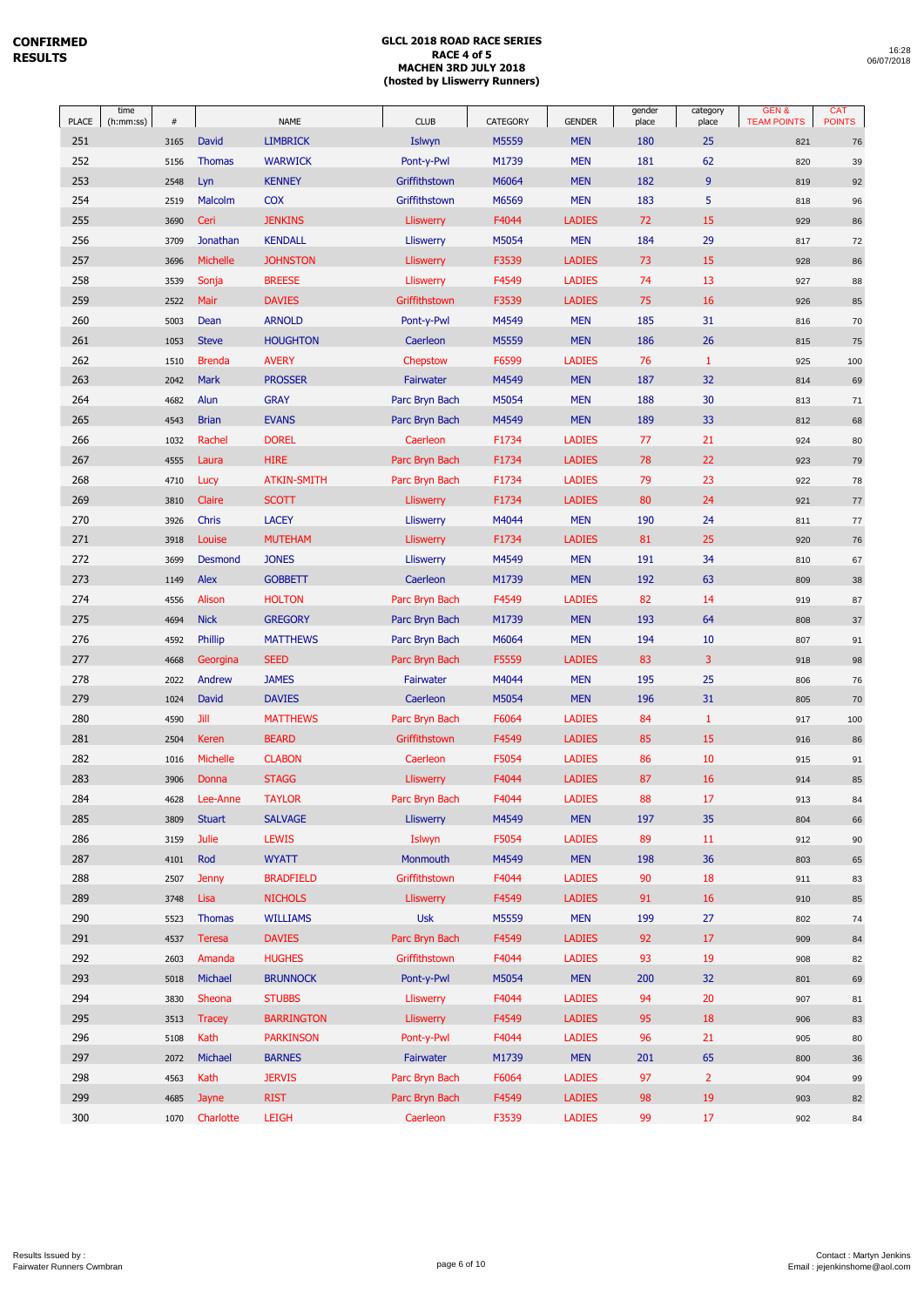|                     | time<br>(h:mm:ss) | $\#$ |                      |                              |                              |                   |                                | gender       | category       | GEN&<br><b>TEAM POINTS</b> | <b>CAT</b><br><b>POINTS</b> |
|---------------------|-------------------|------|----------------------|------------------------------|------------------------------|-------------------|--------------------------------|--------------|----------------|----------------------------|-----------------------------|
| <b>PLACE</b><br>301 |                   |      | <b>Nikki</b>         | <b>NAME</b><br><b>HANCOX</b> | <b>CLUB</b><br>Griffithstown | CATEGORY<br>F4549 | <b>GENDER</b><br><b>LADIES</b> | place<br>100 | place<br>20    |                            |                             |
| 302                 |                   | 2538 | <b>Tracy</b>         | <b>BURTON</b>                |                              | F5559             | <b>LADIES</b>                  | 101          | 4              | 901                        | 81                          |
| 303                 |                   | 3550 |                      | <b>CASWELL</b>               | Lliswerry                    | F4044             | <b>LADIES</b>                  | 102          | 22             | 900                        | 97                          |
| 304                 |                   | 4519 | Ceri<br><b>Simon</b> |                              | Parc Bryn Bach               | M6569             | <b>MEN</b>                     | 202          | 6              | 899                        | 79                          |
| 305                 |                   | 1585 | Alexandra            | <b>MADDISON</b>              | Chepstow                     |                   | <b>LADIES</b>                  | 103          | 26             | 799                        | 95                          |
|                     |                   | 4630 |                      | <b>THOMAS</b>                | Parc Bryn Bach               | F1734             |                                | 104          | 18             | 898                        | 75                          |
| 306                 |                   | 4687 | <b>Beth</b>          | <b>JAMES</b>                 | Parc Bryn Bach               | F3539             | <b>LADIES</b>                  |              |                | 897                        | 83                          |
| 307                 |                   | 4712 | Carl                 | <b>PEACOCK</b>               | Parc Bryn Bach               | M5054             | <b>MEN</b>                     | 203          | 33             | 798                        | 68                          |
| 308                 |                   | 2598 | Daniel               | <b>SPENCER</b>               | Griffithstown                | M1739             | <b>MEN</b>                     | 204          | 66             | 797                        | $35\,$                      |
| 309                 |                   | 3917 | Gareth               | <b>YEOMAN</b>                | <b>Lliswerry</b>             | M1739             | <b>MEN</b>                     | 205          | 67             | 796                        | 34                          |
| 310                 |                   | 5168 | Pam                  | <b>WILLIAMS</b>              | Pont-y-Pwl                   | F5559             | <b>LADIES</b>                  | 105          | 5              | 896                        | 96                          |
| 311                 |                   | 5517 | Graham               | <b>SIMPSON</b>               | <b>Usk</b>                   | M5559             | <b>MEN</b>                     | 206          | 28             | 795                        | 73                          |
| 312                 |                   | 3919 | Laura                | <b>RICHARDS</b>              | Lliswerry                    | F3539             | <b>LADIES</b>                  | 106          | 19             | 895                        | 82                          |
| 313                 |                   | 3891 | Louise               | <b>HOPKINS</b>               | <b>Lliswerry</b>             | F5054             | <b>LADIES</b>                  | 107          | 12             | 894                        | 89                          |
| 314                 |                   | 1513 | Jane                 | <b>BAYLISS</b>               | Chepstow                     | F6599             | <b>LADIES</b>                  | 108          | $\overline{2}$ | 893                        | 99                          |
| 315                 |                   | 3595 | Liz                  | <b>DAVIS</b>                 | Lliswerry                    | F4549             | <b>LADIES</b>                  | 109          | 21             | 892                        | 80                          |
| 316                 |                   | 3146 | <b>Jackie</b>        | <b>LAMBETH</b>               | Islwyn                       | F4549             | <b>LADIES</b>                  | 110          | 22             | 891                        | 79                          |
| 317                 |                   | 3911 | <b>Tracy</b>         | <b>STRYDOM</b>               | <b>Lliswerry</b>             | F5054             | <b>LADIES</b>                  | 111          | 13             | 890                        | 88                          |
| 318                 |                   | 3140 | <b>Vicki</b>         | <b>JONES</b>                 | Islwyn                       | F4549             | <b>LADIES</b>                  | 112          | 23             | 889                        | 78                          |
| 319                 |                   | 2604 | Rachel               | <b>JONES</b>                 | Griffithstown                | F4044             | <b>LADIES</b>                  | 113          | 23             | 888                        | 78                          |
| 320                 |                   | 3867 | <b>Barry</b>         | <b>WILLIAMS</b>              | <b>Lliswerry</b>             | M4549             | <b>MEN</b>                     | 207          | 37             | 794                        | 64                          |
| 321                 |                   | 2035 | <b>Sheree</b>        | <b>MANN</b>                  | Fairwater                    | F5054             | <b>LADIES</b>                  | 114          | 14             | 887                        | $87\,$                      |
| 322                 |                   | 4641 | Johanna              | <b>WILES</b>                 | Parc Bryn Bach               | F5054             | <b>LADIES</b>                  | 115          | 15             | 886                        | 86                          |
| 323                 |                   | 1512 | Geoffrey             | <b>BAYLISS</b>               | Chepstow                     | M7099             | <b>MEN</b>                     | 208          | $\overline{2}$ | 793                        | 99                          |
| 324                 |                   | 4690 | Claire               | <b>AHERNE</b>                | Parc Bryn Bach               | F4549             | <b>LADIES</b>                  | 116          | 24             | 885                        | 77                          |
| 325                 |                   | 4013 | Sian                 | <b>BURNS</b>                 | Monmouth                     | F5054             | <b>LADIES</b>                  | 117          | 16             | 884                        | 85                          |
| 326                 |                   | 4091 | Carol Ann            | <b>USHER</b>                 | Monmouth                     | F5559             | <b>LADIES</b>                  | 118          | 6              | 883                        | 95                          |
| 327                 |                   | 3295 | Helen                | <b>WILLIAMS</b>              | Islwyn                       | F3539             | <b>LADIES</b>                  | 119          | 20             | 882                        | 81                          |
| 328                 |                   | 3574 | Sue                  | <b>COTTRELL</b>              | <b>Lliswerry</b>             | F5054             | <b>LADIES</b>                  | 120          | 17             | 881                        | 84                          |
| 329                 |                   | 3203 | Malcolm              | <b>PARKER</b>                | Islwyn                       | M7099             | <b>MEN</b>                     | 209          | 3              | 792                        | 98                          |
| 330                 |                   | 3333 | Claire               | <b>LILLEY</b>                | Islwyn                       | F4044             | <b>LADIES</b>                  | 121          | 24             | 880                        | 77                          |
| 331                 |                   | 3340 | <b>Jodi</b>          | <b>PONTIN</b>                | Islwyn                       | F3539             | <b>LADIES</b>                  | 122          | 21             | 879                        | 80                          |
| 332                 |                   | 4018 | Sarah                | <b>CLIFTON</b>               | Monmouth                     | F4044             | <b>LADIES</b>                  | 123          | 25             | 878                        | 76                          |
| 333                 |                   | 4707 | <b>Stacey</b>        | <b>KNIGHT</b>                | Parc Bryn Bach               | F1734             | <b>LADIES</b>                  | 124          | 27             | 877                        | 74                          |
| 334                 |                   | 4695 | Leigh-Anne           | <b>VOWLES</b>                | Parc Bryn Bach               | F1734             | <b>LADIES</b>                  | 125          | 28             | 876                        | $73\,$                      |
| 335                 |                   | 3920 | Naomi                | <b>HIBBERD</b>               | Lliswerry                    | F1734             | <b>LADIES</b>                  | 126          | 29             | 875                        | 72                          |
| 336                 |                   | 4647 | Sarah                | <b>WILLIAMS</b>              | Parc Bryn Bach               | F4044             | <b>LADIES</b>                  | 127          | 26             | 874                        | 75                          |
| 337                 |                   | 4693 | <b>Melanie</b>       | <b>PHILLIPS</b>              | Parc Bryn Bach               | F4044             | <b>LADIES</b>                  | 128          | 27             | 873                        | ${\bf 74}$                  |
| 338                 |                   | 3718 | Janine               | LANE                         | Lliswerry                    | F4044             | <b>LADIES</b>                  | 129          | 28             | 872                        | 73                          |
| 339                 |                   | 3921 | <b>Delilah</b>       | <b>HOWELLS</b>               | <b>Lliswerry</b>             | F4549             | <b>LADIES</b>                  | 130          | 25             | 871                        | ${\bf 76}$                  |
| 340                 |                   | 3695 | Eleanor              | <b>JOHNSTON</b>              | Lliswerry                    | F4044             | <b>LADIES</b>                  | 131          | 29             | 870                        | 72                          |
| 341                 |                   | 3724 | Gaynor               | <b>LUGG</b>                  | <b>Lliswerry</b>             | F5054             | <b>LADIES</b>                  | 132          | 18             | 869                        | 83                          |
| 342                 |                   | 3922 | <b>Vicky</b>         | <b>DAVIES</b>                | <b>Lliswerry</b>             | F4549             | <b>LADIES</b>                  | 133          | 26             | 868                        | 75                          |
| 343                 |                   | 5154 | Christine            | <b>VORRES</b>                | Pont-y-Pwl                   | F5559             | <b>LADIES</b>                  | 134          | $\overline{7}$ | 867                        | 94                          |
| 344                 |                   | 3916 | Gary                 | <b>BREWSTER</b>              | <b>Lliswerry</b>             | M1739             | <b>MEN</b>                     | 210          | 68             | 791                        | 33                          |
| 345                 |                   | 1055 | Gwyn                 | <b>HOWELLS</b>               | Caerleon                     | F6599             | <b>LADIES</b>                  | 135          | 3              | 866                        | 98                          |
| 346                 |                   | 3291 | <b>Emily Jayne</b>   | <b>WELSH</b>                 | Islwyn                       | F3539             | <b>LADIES</b>                  | 136          | 22             | 865                        | 79                          |
| 347                 |                   | 2053 | Suzanne              | <b>WILLIAMS</b>              | Fairwater                    | F5054             | <b>LADIES</b>                  | 137          | 19             | 864                        | 82                          |
| 348                 |                   | 1152 | <b>Judy</b>          | <b>QUICK</b>                 | Caerleon                     | F5559             | <b>LADIES</b>                  | 138          | 8              | 863                        | 93                          |
| 349                 |                   | 3508 | Maria                | <b>ATKIN</b>                 | <b>Lliswerry</b>             | F5054             | <b>LADIES</b>                  | 139          | 20             | 862                        | 81                          |
| 350                 |                   | 1134 | Yangi                | <b>VUNDAMINA</b>             | Caerleon                     | F4044             | <b>LADIES</b>                  | 140          | 30             | 861                        | $71\,$                      |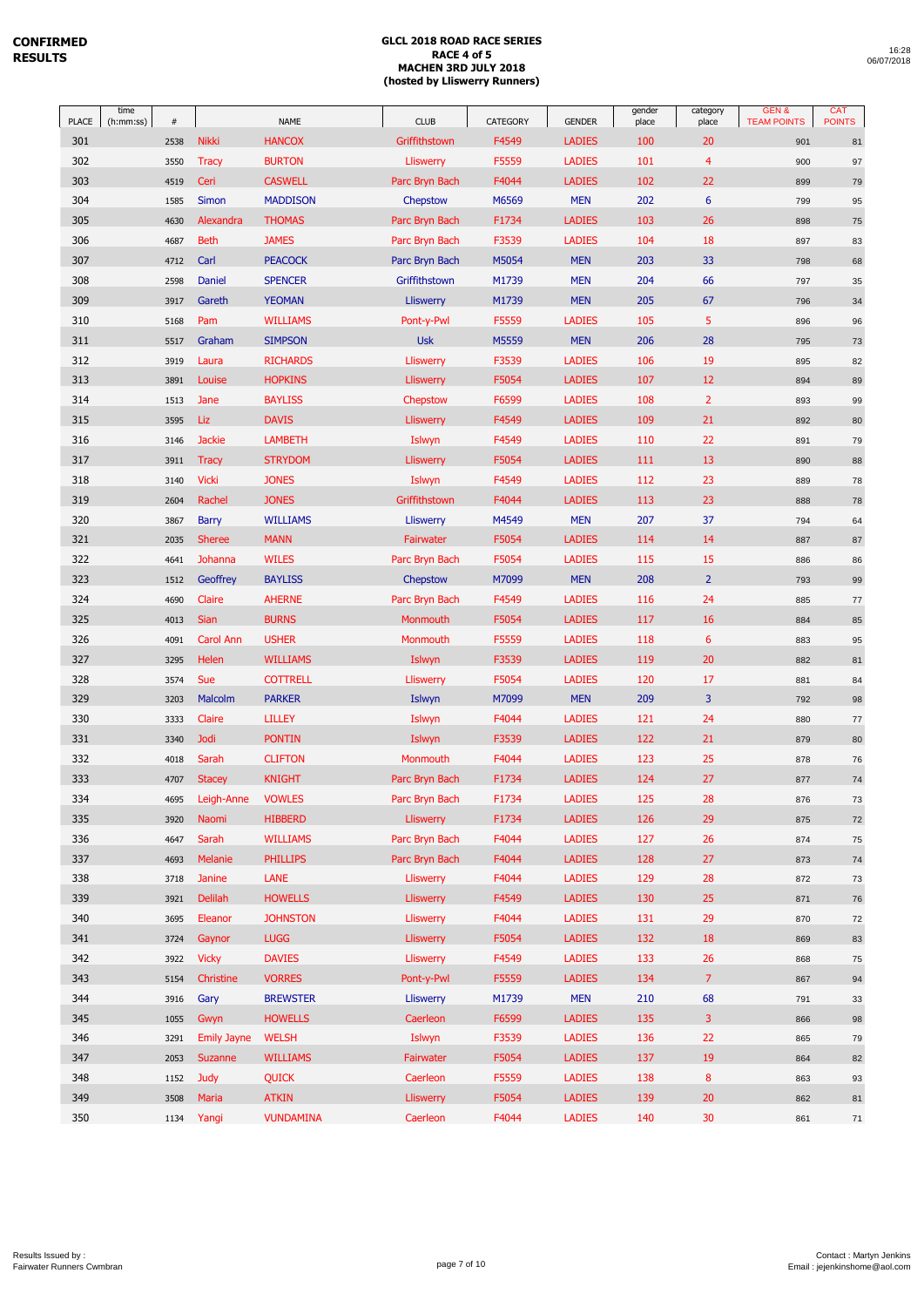|       |                   |      |         |                           | (hosted by Lliswerry Runners) |                 |               |                 |                   |                            |                             |
|-------|-------------------|------|---------|---------------------------|-------------------------------|-----------------|---------------|-----------------|-------------------|----------------------------|-----------------------------|
| PLACE | time<br>(h:mm:ss) | #    |         | <b>NAME</b>               | <b>CLUB</b>                   | <b>CATEGORY</b> | <b>GENDER</b> | gender<br>place | category<br>place | GEN&<br><b>TEAM POINTS</b> | <b>CAT</b><br><b>POINTS</b> |
| 351   |                   | 1049 | Joanne  | <b>HENSHALL</b>           | Caerleon                      | F4549           | <b>LADIES</b> | 141             | 27                | 860                        | 74                          |
| 352   |                   | 1101 | Vanessa | <b>PRITCHARD</b>          | Caerleon                      | F4044           | <b>LADIES</b> | 142             | 31                | 859                        | 7 <sub>C</sub>              |
| 353   |                   | 1637 | Syd     | <b>WHEELER</b>            | Chepstow                      | M7099           | <b>MEN</b>    | 211             | $\overline{4}$    | 790                        | 97                          |
| 354   |                   | 1015 | Maddy   | <b>CLABON</b>             | Caerleon                      | F1734           | <b>LADIES</b> | 143             | 30                | 858                        | 71                          |
| 355   |                   | 1146 | Tracy   | <b>COOPER</b>             | Caerleon                      | F3539           | <b>LADIES</b> | 144             | 23                | 857                        | 78                          |
| 356   |                   | 2588 | Yvonne  | <b>WALKER</b>             | Griffithstown                 | F6599           | <b>LADIES</b> | 145             | $\overline{4}$    | 856                        | 97                          |
| 357   |                   | 3923 | Kath    | <b>CLEGG</b>              | Lliswerry                     | F3539           | <b>LADIES</b> | 146             | 24                | 855                        | 77                          |
| 358   |                   | 4561 | Maricel | <b>JENKINS-BELOHORSKA</b> | Parc Bryn Bach                | F1734           | <b>LADIES</b> | 147             | 31                | 854                        | 7 <sub>C</sub>              |
| 359   |                   | 3616 | Carl    | <b>ELLIOTT</b>            | <b>Lliswerry</b>              | M7099           | <b>MEN</b>    | 212             | 5                 | 789                        | 96                          |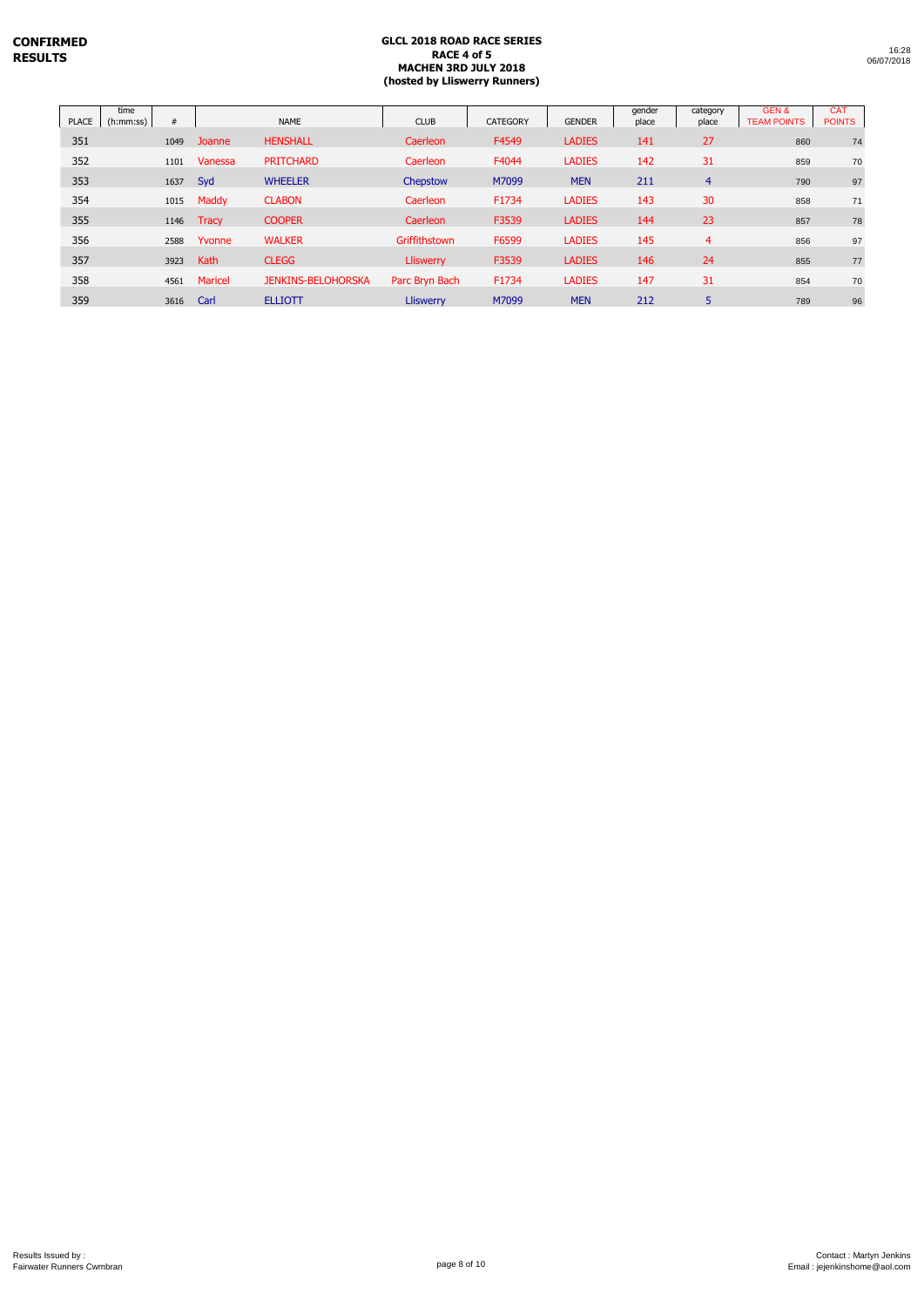**CONFIRMED RESULTS GLCL 2018 ROAD RACE SERIES**

16:28 06/07/2018

## **Race 4 of 5 MACHEN 3rd July (hosted by Lliswerry Runners)**

# **RACE SUMMARY**

|                     |     | NUMBER OF RUNNERS BY CATEGORY |     | NUMBER OF RUNNERS BY CLUB |               |            |       |
|---------------------|-----|-------------------------------|-----|---------------------------|---------------|------------|-------|
| F1734               | 31  | M1739                         | 68  | <b>CLUB</b>               | <b>LADIES</b> | <b>MEN</b> | TOTAL |
| F3539               | 24  | M4044                         | 25  | <b>CAERLEON</b>           | 17            | 17         | 34    |
| F4044               | 31  | M4549                         | 37  | <b>CHEPSTOW</b>           | 11            | 17         | 28    |
| F4549               | 27  | M5054                         | 33  | <b>FAIRWATER</b>          |               | 13         | 20    |
| F5054               | 20  | M5559                         | 28  | <b>GRIFFITHSTOWN</b>      |               | 12         | 19    |
| F5559               | 8   | M6064                         | 10  | <b>ISLWYN</b>             | 17            | 23         | 40    |
| F6064               |     | M6569                         | 6   | <b>LLISWERRY</b>          | 41            | 53         | 94    |
| F6599               | 4   | M7099                         | 5   | <b>MONMOUTH</b>           | 10            | 7          | 17    |
|                     |     |                               |     | <b>PARC BRYN BACH</b>     | 30            | 48         | 78    |
| <b>LADIES TOTAL</b> | 147 | <b>MENS TOTAL</b>             | 212 | <b>PONTYPOOL</b>          |               | 18         | 25    |

| <b>NUMBER OF RUNNERS BY CLUB</b> |                    |     |       |  |  |  |  |  |  |  |
|----------------------------------|--------------------|-----|-------|--|--|--|--|--|--|--|
| <b>CLUB</b>                      | <b>LADIES IMEN</b> |     | TOTAL |  |  |  |  |  |  |  |
| <b>CAERLEON</b>                  | 17                 | 17  | 34    |  |  |  |  |  |  |  |
| <b>CHEPSTOW</b>                  | 11                 | 17  | 28    |  |  |  |  |  |  |  |
| <b>IFAIRWATER</b>                | 7                  | 13  | 20    |  |  |  |  |  |  |  |
| <b>GRIFFITHSTOWN</b>             | 7                  | 12  | 19    |  |  |  |  |  |  |  |
| <b>ISLWYN</b>                    | 17                 | 23  | 40    |  |  |  |  |  |  |  |
| <b>LLISWERRY</b>                 | 41                 | 53  | 94    |  |  |  |  |  |  |  |
| MONMOUTH                         | 10                 | 7   | 17    |  |  |  |  |  |  |  |
| <b>PARC BRYN BACH</b>            | 30                 | 48  | 78    |  |  |  |  |  |  |  |
| <b>PONTYPOOL</b>                 | 7                  | 18  | 25    |  |  |  |  |  |  |  |
| <b>IUSK</b>                      | O                  | 4   | 4     |  |  |  |  |  |  |  |
|                                  |                    |     |       |  |  |  |  |  |  |  |
| <b>ILOTAL</b>                    |                    | 212 | 359   |  |  |  |  |  |  |  |